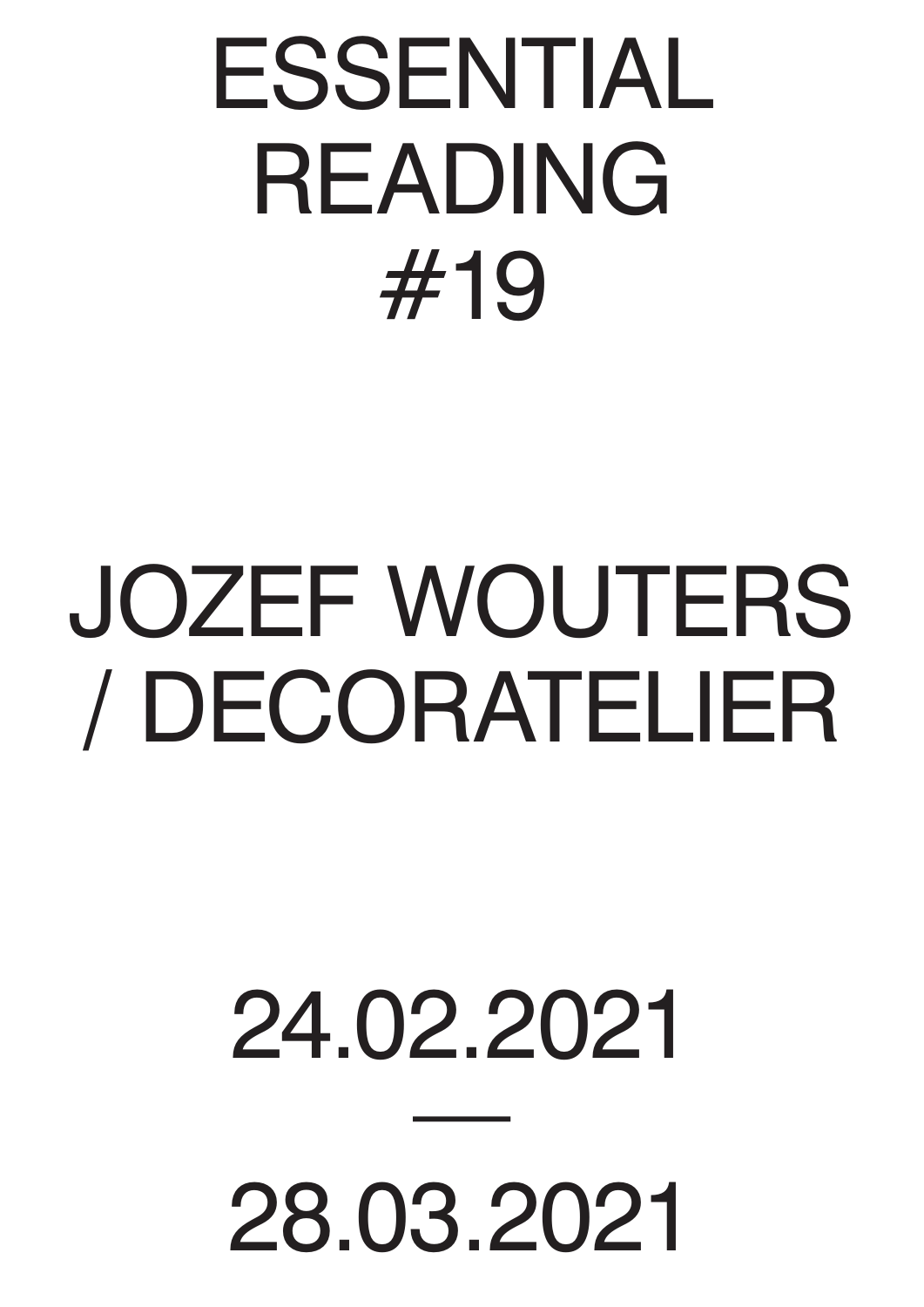Essential Reading tracht de boekencollectie van de Kunstenbibliotheek vanuit een andere blik te verrijken en te verruimen. Welke boeken zijn, vandaag, écht onmisbaar voor een kunstenbibliotheek? Gasten van Essential Reading verzamelen en presenteren hier de boeken die ze het waardevolst vinden in hun leven en werk.

**Jozef Wouters** (1986) is een scenograaf en theatermaker gevestigd in Brussel. Vanuit Decoratelier in Molenbeek initieert hij verschillende projecten en artistieke samenwerkingen. In 2019 werd Jozef voor Decoratelier samen met mede-oprichter Menno Vandevelde bekroond met de Vlaamse Cultuurprijs (Ultima) in de categorie podiumkunsten. Wouters' werk houdt vaak verband met een specifieke locatie en brengt een dialoog op gang tussen strategische ruimtes, sociale processen en de kracht van verbeelding. In 2020 verscheen zijn boek *Moments before the wind*, een heterogene verzameling van notities en reflecties over ruimte, scenografie, kunst maken en institutionele kritiek, met redactie van Jeroen Peeters. Sinds 2017 is hij als autonoom kunstenaar in residentie bij Meg Stuart/Damaged Goods.

**Decoratelier** is een voortdurend evoluerend project, gevestigd in een voormalige fabriek in Molenbeek. Sinds 2016 opereert Decoratelier als werkruimte voor kunstenaars, toegankelijk voor theaterproducties, interdisciplinaire samenwerkingen en sociaal experiment. Het eerste project dat vorm kreeg binnen de muren van Decoratelier was *Atelier III* (2017), de voorloper van *Projecting [Space[* , in samenwerking met Meg Stuart/Damaged Goods en Jeroen Peeters. In 2019 produceerde Decoratelier *Under Which Rivers Flow,* een geheime tuin vol wormgaten die leidt tot ongekende werelden, samen met het open kunsthuis Globe Aroma. In de zomer van 2020 vond in Decoratelier het openluchtfestival S*omething when it doesn't rain* plaats, een heterogeen programma met workshops, muziek, performances, screenings, trainingsessies, gesprekken en meer, samengesteld en georganiseerd in nauwe samenwerking met buurtbewoners en lokale organisaties.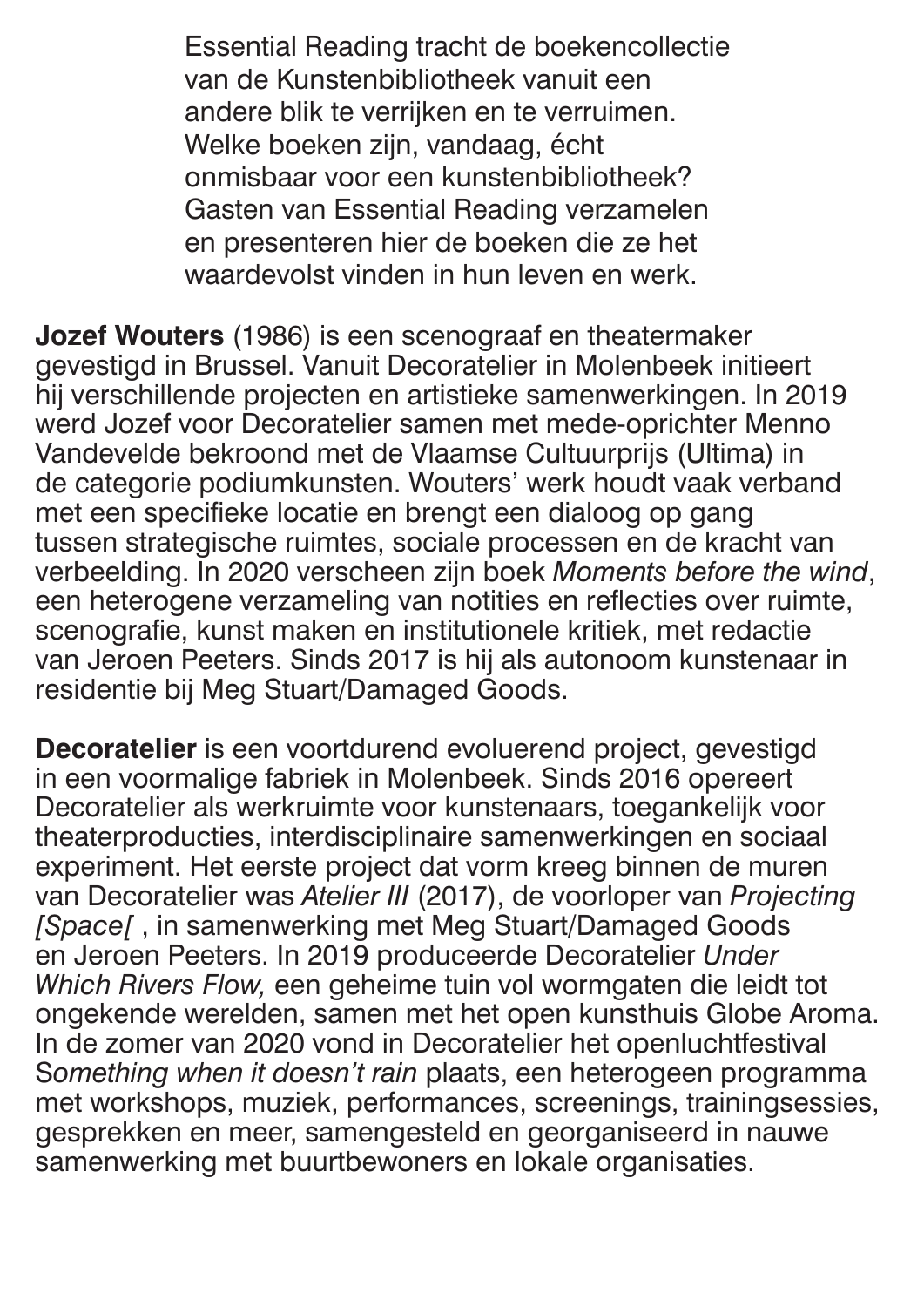Essential Reading is a project that aims to enlarge, diversify and enrich Kunstenbibliotheek's book collection. Which books are, today, really indispensible for an art library? Guests of Essential Reading bring together and present in the library the books they consider most valuable in their life and work.

**Jozef Wouters** (1986) is a Brussels-based scenographer and theatre maker. Using his Decoratelier as a base, he engages in various projects and artistic collaborations. In 2019 Jozef and cofounder Menno Vandevelde were awarded the Flemish Culture Award (Ultima) in the category of performing arts for their work at **Decoratelier**. Wouters' work often relates to a specific location and initiates a dialogue between strategic spaces, social processes and the power of imagination. In 2020 his book *Moments before the wind*  was published, a heterogeneous collection of notes and reflections on space, scenography, art making and institutional critique, edited by Jeroen Peeters. Since 2017 he is an autonomous artist in residence with Meg Stuart/Damaged Goods.

**Decoratelier** is a constantly evolving project, located in a former factory in Molenbeek (Belgium). Since 2016, it has functioned as an artists' workspace that is accessible for theatrical productions, interdisciplinary collaborations and social experimentation. The first project that took shape within its walls was *Atelier III* (2017), the predecessor of *Projecting [Space[* (Ruhrtriennale 2017), in collaboration with Meg Stuart/Damaged Goods and Jeroen Peeters. In 2019 Decoratelier produced *Underneath Which Rivers Flow*, a secret garden full of wormholes leading to unimagined worlds, together with open art house Globe Aroma. In the summer of 2020, Decoratelier housed the outdoor festival *Something when it doesn't rain*, a heterogenous program of workshops, music, performances, screenings, gym sessions, discussions and more, curated and